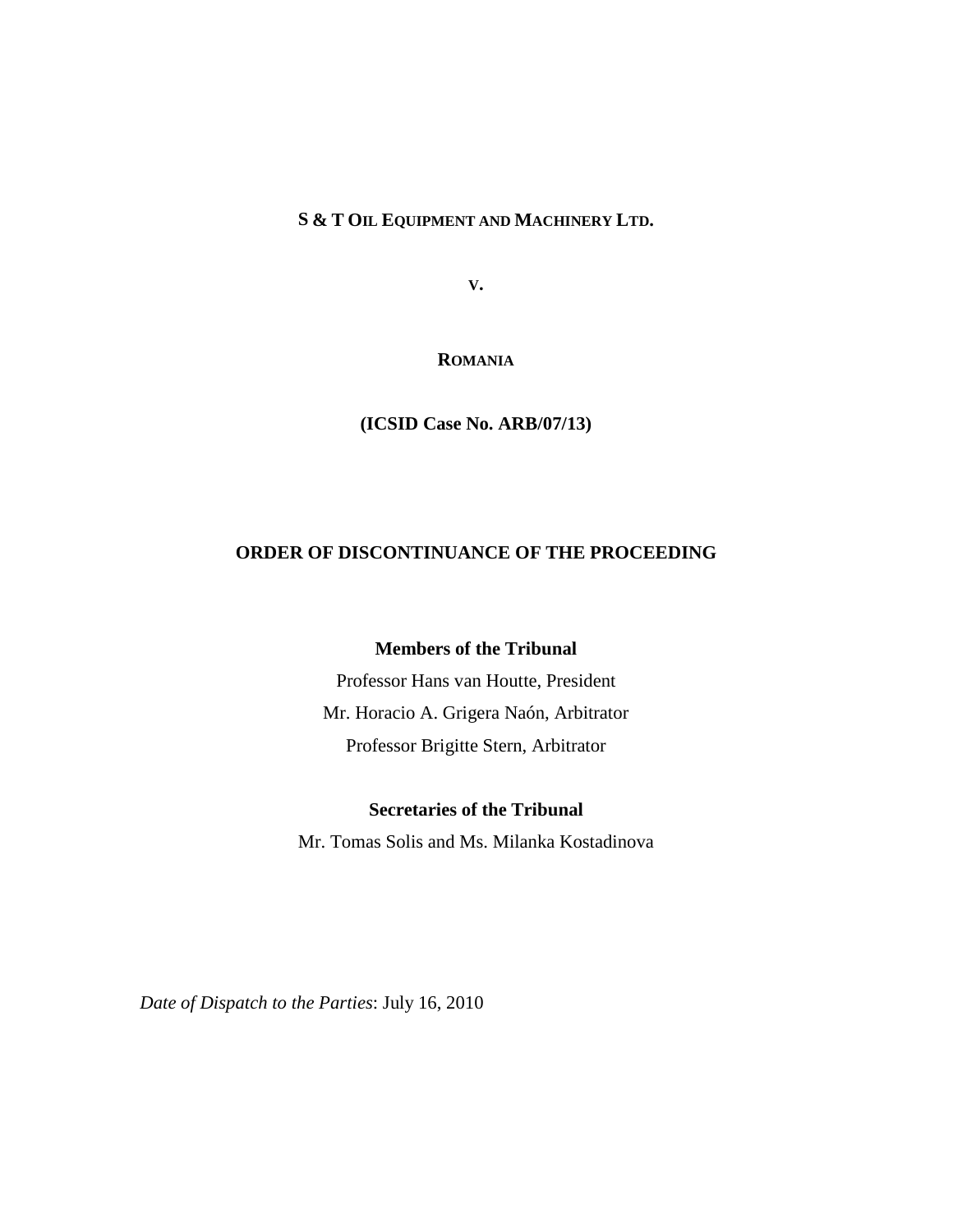### **Background**

- 1. On July 16, 2007, the Centre registered the arbitration request dated May 30, 2007, submitted by S & T Oil Equipment and Machinery Ltd. (the Claimant) against Romania (the Respondent).
- 2. The Arbitral Tribunal was constituted on November 2, 2007, its members being Professor Hans van Houtte, as President, Mr. John Savage and Professor Brigitte Stern, as arbitrators.
- 3. Following the constitution of the Arbitral Tribunal and in accordance with ICSID Administrative and Financial Regulation  $14(3)(a)(i)$ , the Centre drew up an estimate of the amount required to meet the direct expenses of the proceeding in its first three to six months.
- 4. By letter of November 7, 2007 the Secretary of the Tribunal, after consultation with the President of the Tribunal, requested advance payments from the Parties totaling an amount of USD 160,000 (USD 80,000 from each party). Pursuant to Administrative and Financial Regulation 14(3)(d), each party's advance payment was to be received within 30 days from the date of the request, *i.e.*, on or before December 7, 2007, and in any event before the first session of the Tribunal.
- 5. The Claimant paid its portion of the requested advances in the amount of USD 80,000 on December 4, 2007, as confirmed by the Secretary of the Tribunal's letter of December 11, 2007. The Respondent paid its portion of the advances in the same amount on December 11, 2007, as confirmed by the Secretary of the Tribunal's letter of December 14, 2007.
- 6. The first session was to be held, unless otherwise agreed by the Parties, within 60 days from the Tribunal's constitution pursuant to ICSID Arbitration Rule 13(1). The Parties agreed that the session could be held after the 60 day-period following the constitution of the Tribunal. In addition, the Parties agreed that the session could be held by telephone or by video conference. On November 9, 2007, the Parties were informed that the Tribunal intended to hold the first session on December 17, 2007, by telephone conference.
- 7. On December 17, 2007, the first session of the Tribunal with the Parties was held by telephone conference and a procedural calendar for the written submissions was agreed upon. No hearing dates were fixed at the first session.
- 8. On June 18, 2008, the Claimant submitted its Memorial on the Merits, accompanied by witness statements, expert reports and exhibits.
- 9. On December 8, 2008, the Parties proposed an amendment to the agreed procedural calendar for written submissions. The parties further proposed that the hearing on the merits commence on September 14, 2009. On December 9, 2008, the Secretary of the Tribunal informed the Parties that the Tribunal had amended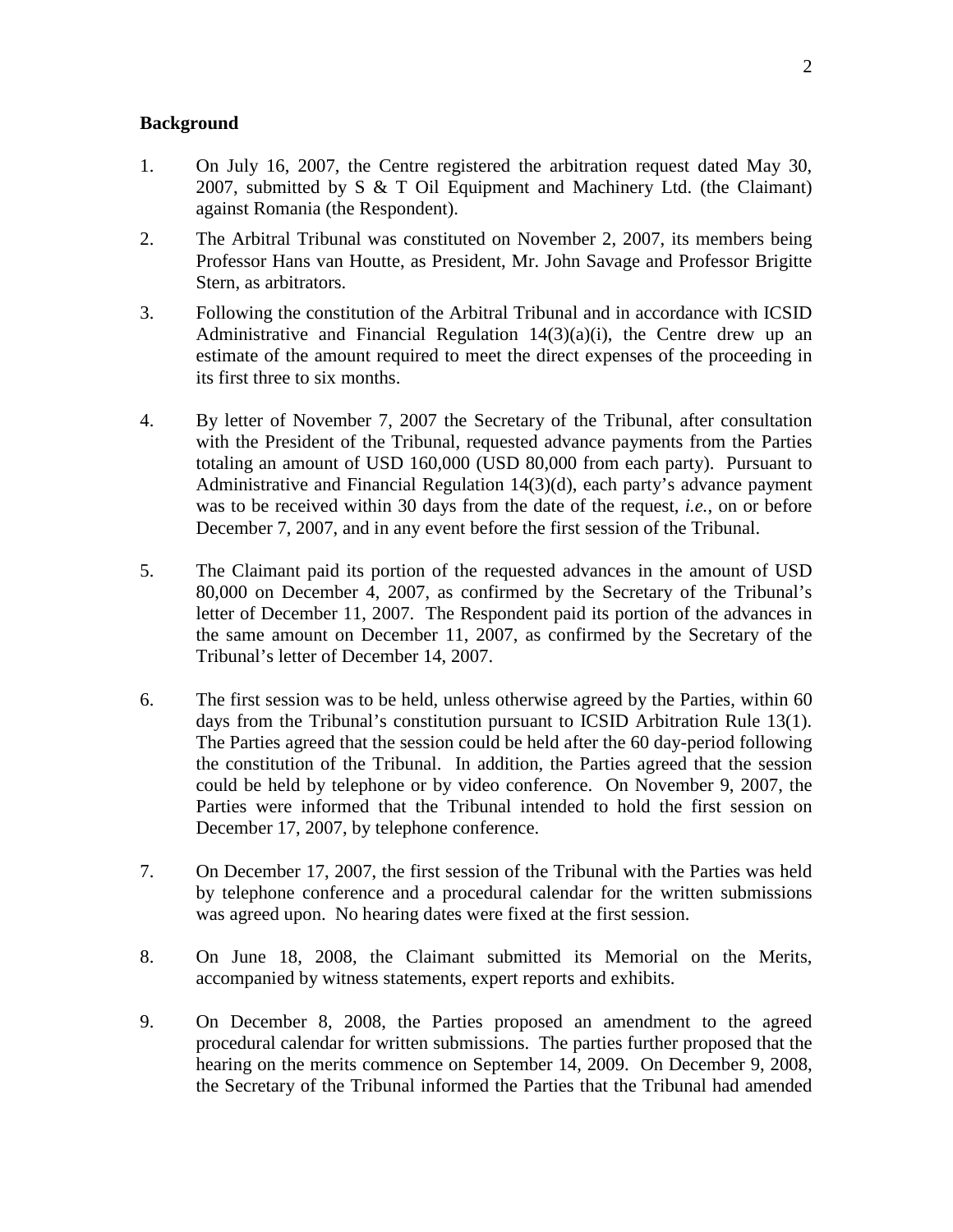the procedural calendar accordingly and had set the hearing dates on September 14-22, 2009.

- 10. On December 23, 2008, the Respondent submitted its Counter-Memorial on the Merits with accompanying materials.
- 11. On March 9, 2009, counsel for the Claimant requested the production of certain documents. On March 10, 2009, the Respondent stated that it did not object to produce the documents, as far as they existed and could be located within the time-frame requested, subject to a confidentiality agreement, whenever necessary. The confidentiality agreement was signed on March 17, 2009, and the requested documents were produced on March 18, 20 and 27, 2009.
- 12. One of the documents thus produced by the Respondent in March 2009 was a Valuation Report, to which Claimant responded by a submission of July 15, 2009. On July 16, 2009, counsel for the Respondent objected to this submission, but indicated on July 29, 2009 that it did not object to making the Valuation Report part of the evidentiary record.
- 13. In the meantime, on March 31, 2009, the Claimant filed its Reply on the Merits with accompanying materials.
- 14. A few days earlier, on March 25, 2009, Mr. John Savage, a co-arbitrator, informed the Secretary-General of ICSID that he had been unaware that his law firm had been advising a foreign investor in a case against Romania, unrelated to the dispute submitted to the Tribunal. On April 9, 2009, counsel for the Respondent filed a proposal for the disqualification of Mr. Savage as arbitrator, and the proceeding was suspended. On April 17, 2009, Mr. Savage submitted his resignation from the Tribunal. Pursuant to his request, his fellow Tribunal Members consented to Mr. Savage's resignation, and informed the ICSID Secretary-General thereof on April 24, 2009.
- 15. On April 24, 2009, counsel for the Claimant informed the Centre that it appointed Mr. Horacio A. Grigera Naón as arbitrator. Mr. Grigera Naón accepted this appointment on April 28, 2009. The Tribunal was reconstituted on the same date and the proceedings resumed.
- 16. On June 24, 2009 the Secretary of the Tribunal, after consultation with the President of the Tribunal, requested a second advance payment of USD 300,000 under ICSID Administrative and Financial Regulation 14 to meet the costs to be incurred in the proceedings in the next three to six months, including the costs related to the hearing on the merits scheduled for September 14-22, 2009. Under ICSID Administrative and Financial Regulation 14(3)(d), each of the Parties had to make half the requested advance payment, *i.e.*, USD 150,000, within 30 days from the date of the request.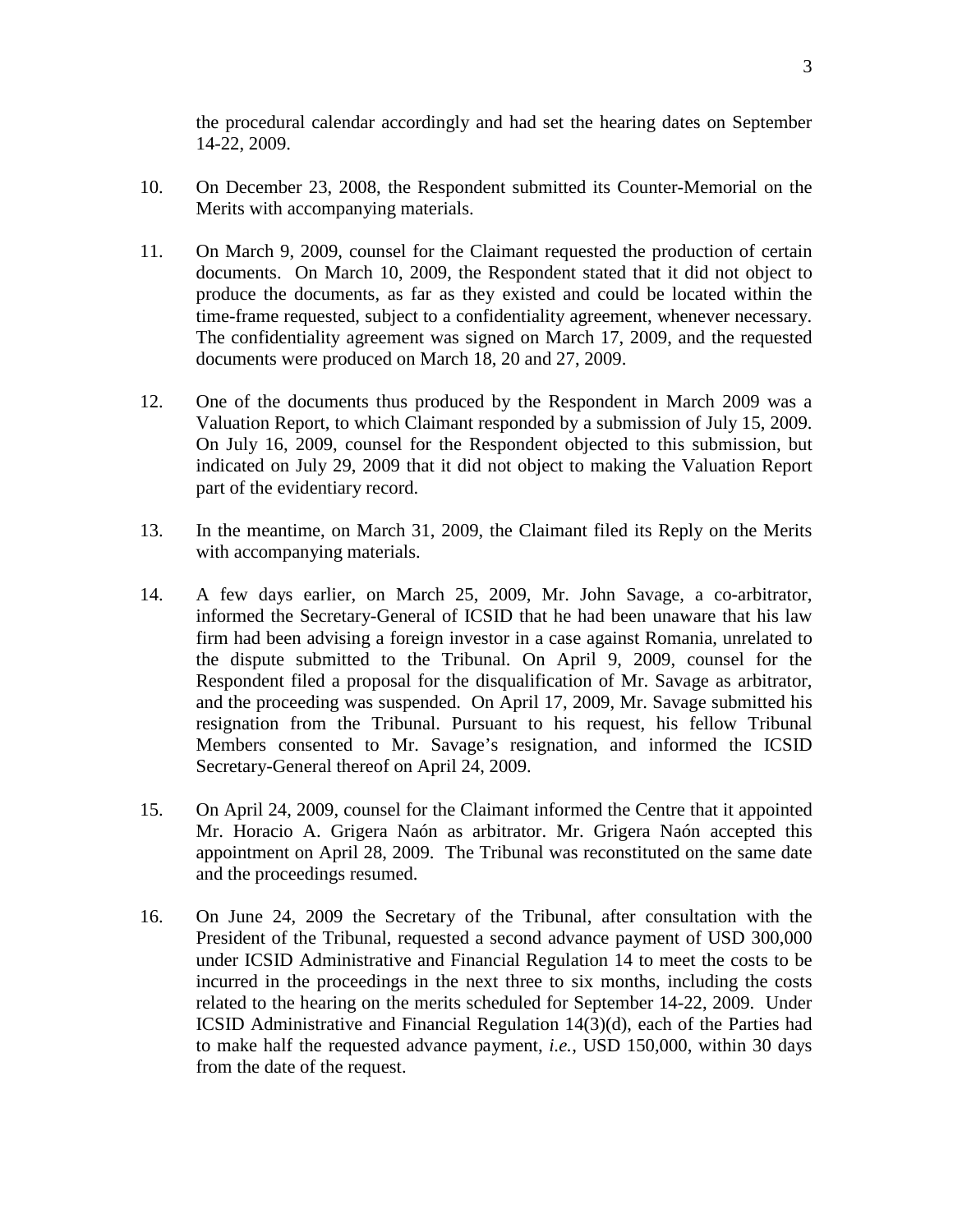- 17. On July 23, 2009, the Respondent paid its part in the required advances.
- 18. On July 24, 2009, the Respondent submitted its Rejoinder with accompanying materials.
- 19. On August 5, 2009, counsel for the Claimant requested the Tribunal to postpone the September hearing to allow Claimant to address the new evidence submitted and the allegations made by the Respondent in the Rejoinder. On August 7, 2009 the Respondent suggested that the Tribunal maintain the hearing dates and allow the Claimant to address the issues in the post-hearing briefs. On the same date, the Parties held a teleconference to discuss the agenda of the forthcoming hearing.
- 20. On August 21, 2009, however, counsel for the Claimant asked for the postponement of the hearing because the Claimant was unable to meet the required advance payment and its own costs necessary for the preparation and the attendance of the hearing. On August 24, 2009, counsel for the Respondent confirmed that the Respondent did not oppose the request for postponement.
- 21. On August 27, 2009, the Tribunal informed the Parties that the September hearing was postponed and invited the Claimant to indicate, by September 11, 2009, when it would be in a position to make the advance payment. By letter of September 11, 2009, the Claimant requested an additional 30-day period to respond to that request.
- 22. On September 17, 2009, pursuant to Administrative and Financial Regulation 14(3)(d), the Centre informed the Parties of the default of the Claimant, and invited either Party to make the outstanding advance payment of USD 150,000.
- 23. On October 21, 2009, the Secretary General moved that the Tribunal stay the proceedings for non-payment of advances. On November 4, 2009 the Tribunal stayed the proceedings.
- 24. On November 16, 2009, counsel for Claimant, King & Spalding, informed the Tribunal that it withdrew as counsel and requested the Tribunal to address all further correspondence for the Claimant to Mr. Valerian Simirica.
- 25. On April 22, 2010, the Secretary to the Tribunal informed the Parties that, unless the outstanding payment was received, the Secretary-General of ICSID would consider moving that the Tribunal discontinued the proceeding on the basis of Administrative and Financial Regulation 14(3)(d). The Secretary of the Tribunal invited the Parties' observations concerning such discontinuance by May 3, 2010.
- 26. On April 23, 2010, counsel for the Respondent replied that, in view of the Claimant's failure to advance the required funds and its "evident abandonment of the case," the Respondent did not oppose the discontinuance of the proceeding. The Claimant did not file any observations.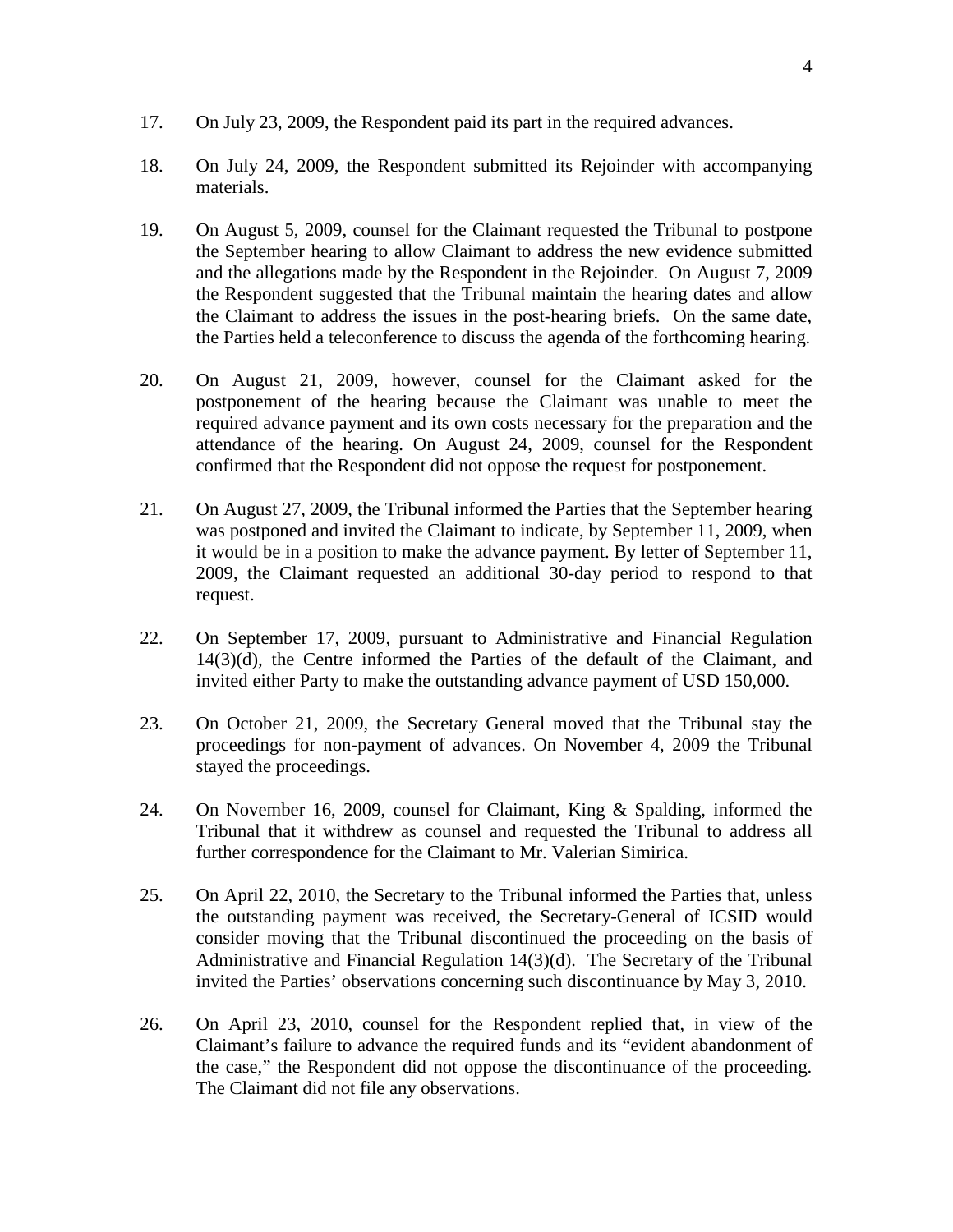27. On May 18, 2010, the Secretary General of ICSID moved that the Tribunal discontinue the proceedings in this case.

### **Discussion**

- 28. The Tribunal first notes that the proceeding has been stayed since November 4, 2009, and that as a consequence, on May 18, 2010, the Secretary-General of ICSID moved that the Tribunal discontinue the proceeding.
- 29. It is clear under Administrative and Financial Regulation 14(3)(b) that there is no requirement for the Centre to provide any service in connection with a proceeding or to pay the fees, allowances or expenses of the members of any Commission, Tribunal or Committee, unless sufficient advance payments have been previously made. The Tribunal refers in that respect to Administrative and Financial Regulations 14(2) and (3), which provide *inter alia* that:

(2) All payments, including reimbursement of expenses, to the following shall in all cases be made by the Centre and not by or through either party to the proceeding:

(a) members of Commissions, Tribunals and Committees;

(b) witnesses and experts summoned at the initiative of a Commission, Tribunal or Committee, and not of one of the parties;

(c) members of the Secretariat of the Centre, including persons (such as interpreters, translators, reporters or secretaries) especially engaged by the Centre for a particular proceeding;

(d) the host of any proceeding held away from the seat of the Centre pursuant to Article 63 of the Convention.

(3) *In order to enable the Centre to make the payments provided for in paragraph (2), as well as to incur other direct expenses in connection with a proceeding* (other than expenses covered by Regulation 15):

(a) the parties shall make advance payments to the Centre as follows:

(i) initially as soon as a Commission or Tribunal has been constituted, *the Secretary-General shall*, after consultation with the President of the body in question and, as far as possible, the parties, *estimate the expenses that will be incurred by the Centre during the next three to six months and request the parties to make an advance payment of this amount*; (emphasis added)

 $[...]$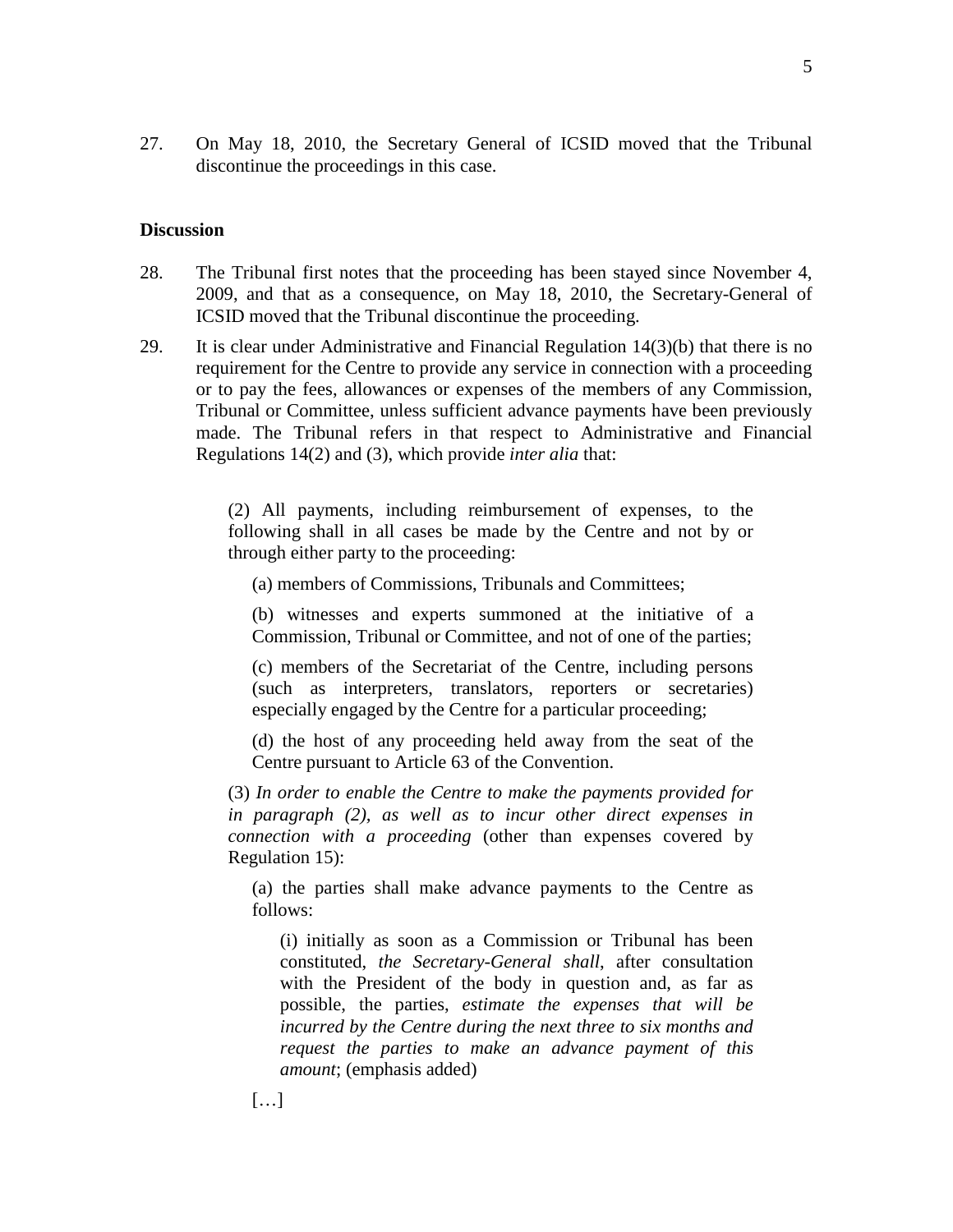(b) the Centre *shall not be required* to provide any service in connection with a proceeding or to pay the fees, allowances or expenses of the members of any Commission, Tribunal or Committee, unless sufficient advance payments shall previously have been made; (emphasis added)

- 30. Notwithstanding the above, the Centre and the Members of the Tribunal have continuously provided services and incurred expenses in connection with this proceeding since it first began on November 2, 2007.
- 31. More importantly, Administrative and Financial Regulation 14(3)(d) provides that the Secretary-General of the Centre may, after notice to and as far as possible in consultation with the parties, move that the Tribunal discontinue the proceeding, if it has been stayed for non-payment of an advance for a consecutive period in excess of six months. Indeed, Administrative and Financial Regulation 14(3)(d) provides that:

(d) in connection with every conciliation proceeding, and in connection with every arbitration proceeding unless a different division is provided for in the Arbitration Rules or is decided by the parties or the Tribunal, each party shall pay one half of each advance or supplemental charge, without prejudice to the final decision on the payment of the cost of an arbitration proceeding to be made by the Tribunal pursuant to Article 61(2) of the Convention. All advances and charges shall be payable, at the place and in the currencies specified by the Secretary-General, as soon as a request for payment is made by him. *If the amounts requested are not paid in full within 30 days, then the Secretary-General shall inform both parties of the default and give an opportunity to either of them to make the required payment. At any time 15 days after such information is sent by the Secretary-General, he may move that the Commission or Tribunal stay the proceeding, if by the date of such motion any part of the required payment is still outstanding. If any proceeding is stayed for non-payment for a consecutive period in excess of six months, the Secretary-General may, after notice to and as far as possible in consultation with the parties, move that the competent body discontinue the proceeding*; (emphasis added)

32. With the above Regulations in mind, the Tribunal must therefore proceed to the discontinuance of this case. In reaching its decision, the Tribunal is particularly mindful that the required advance payment from the Claimant has been outstanding since July 24, 2009, the proceeding has not advanced since August 2009, and that the proceeding has been formally suspended for non-payment of advances for more than six months.